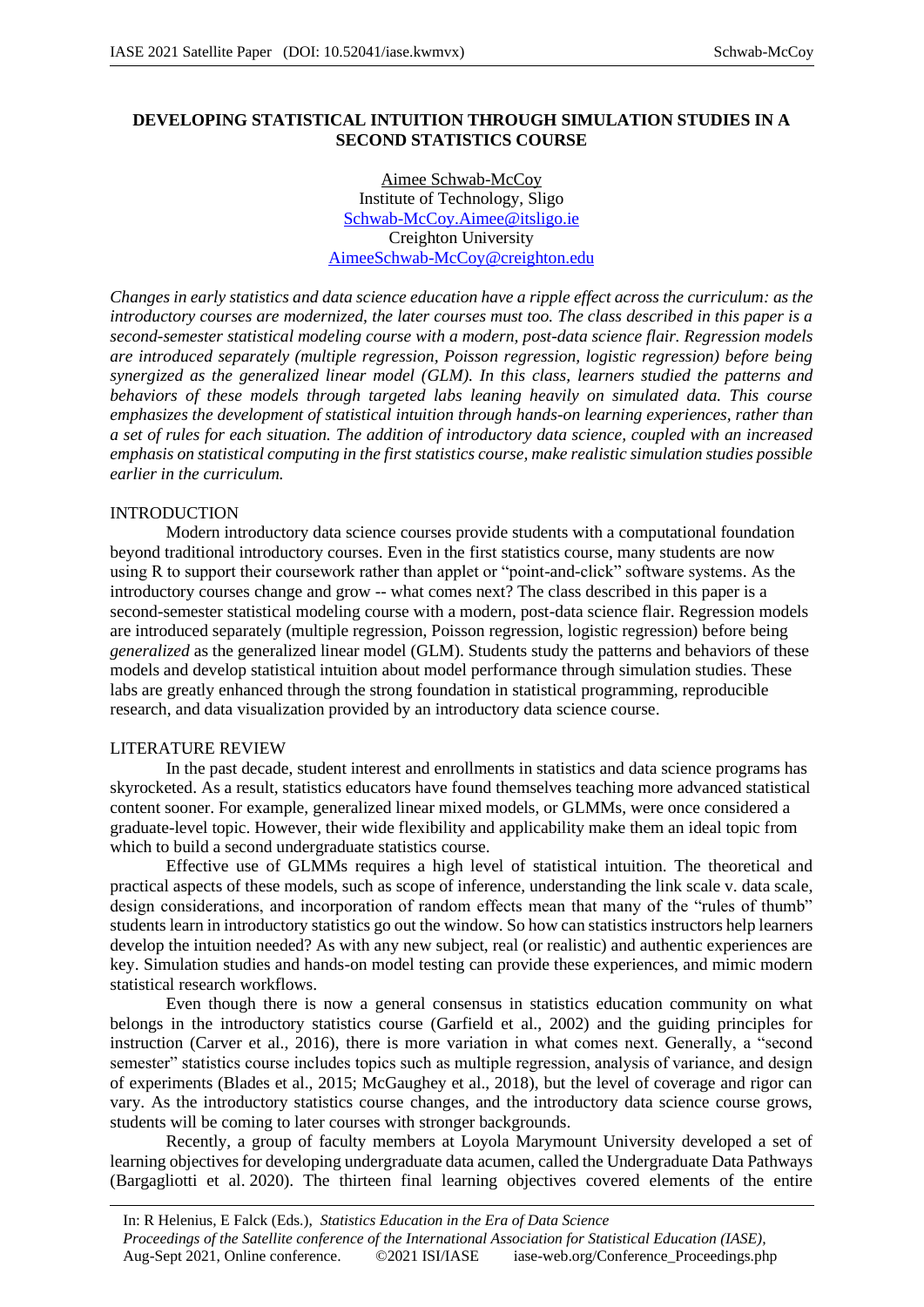undergraduate curriculum, not just a single course. These and other sets of learning outcomes such as the Park City Math Institute (DeVeaux et al., 2017) can provide a "road map" for what comes after the first statistics course in the age of data science. Loy, Kuiper, and Chihara shared a set of hands-on lab activities that could be used to bolster data science concepts such as visualization, data wrangling, and databases in a traditional statistics course or curriculum (Loy et al., 2019). These data science concepts are integral to simulation studies in statistical research, and student familiarity with them sooner means that meaningful simulations can be introduced at the undergraduate level.

Simulation studies can be effective tools at the post-secondary level to develop statistical competencies and explore nuances of new and complex models. Several comparisons of simulationbased introductory courses against traditional courses found that teaching via simulation was associated with improved learning outcomes related to statistical inference (Maurer and Lock, 2016; Hildreth et al., 2018). However, most of the simulation-based curriculums focus on applets or web-based approaches, and not simulation studies as we would think of them in statistical research. With increased programming and data knowledge, upper-level courses in statistics are well-suited to take that next step toward learning through simulation.

Learning through simulation can be an effective teaching tool at the undergraduate level. Students often ask when examining residual plots, or evaluating model assumptions, **what should this plot look like**? What values would we expect if a model is a "good fit"? With simulation studies, we can actively explore with our students what happens when assumptions about our model are in fact met, and what happens when they are not.

## MTH 362: STATISTICAL MODELING

MTH 362: Statistical Modeling is a second semester statistics course offered as part of the Data Science Major and Minor at Creighton University, a private Jesuit Catholic institution in the Midwestern United States. Introductory Statistics is a pre-requisite for this course, and most students take an introductory course focused on the health sciences (due to Creighton's large pre-medical student population). In previous semesters, 50-75% of the students have also completed Creighton's Introduction to Data Science course. The course presents the usual conceptual challenges and must also bridge the gap between two sets of students: those who are planning to complete the Data Science Major or Minor, and those in other fields seeking to improve their statistical background.

The learning outcomes in MTH 362 can be split into two components, described in Table 1. To meet these learning outcomes, a series of simulation labs has been incorporated into the course. Each lab is explicitly designed around using a simulation study to understand a new concept related to model fitting and evaluation. Topics include selection bias, residual plots for non-normal data, model diagnostic behavior, and correlation structures. In Spring 2021, labs took place approximately every other week, and like the rest of the course, were completely online due to the pandemic.

| Subcategory       | Outcome                                                                       |                                                                                     |  |
|-------------------|-------------------------------------------------------------------------------|-------------------------------------------------------------------------------------|--|
| <b>Statistics</b> |                                                                               | Understand the basic components and theoretical assumptions of a (generalized)      |  |
|                   |                                                                               | linear (mixed) model                                                                |  |
|                   |                                                                               | Consider whether theoretical assumptions of a model are (not) a good fit to reality |  |
|                   | 3.                                                                            | Create a reasonable statistical model based on both characteristics of the response |  |
|                   |                                                                               | and experimental design considerations, as well as the relevant research            |  |
|                   |                                                                               | objectives of a study                                                               |  |
| Computation       | Translate a statistical model into R code using base statistical packages and |                                                                                     |  |
|                   |                                                                               | " $lme4$ " (Bates et al., 2015)                                                     |  |
|                   |                                                                               | Generate predictions, residual plots, fitted value plots, and summaries of model    |  |
|                   | 3.                                                                            | Write professional, reproducible analyses using R and RMarkdown                     |  |
|                   |                                                                               | 4. Use simulated data to understand a model's performance when conditions           |  |
|                   |                                                                               | are "met" and when they are "violated"                                              |  |

Table 1. Learning outcomes for MTH 362: Statistical Modeling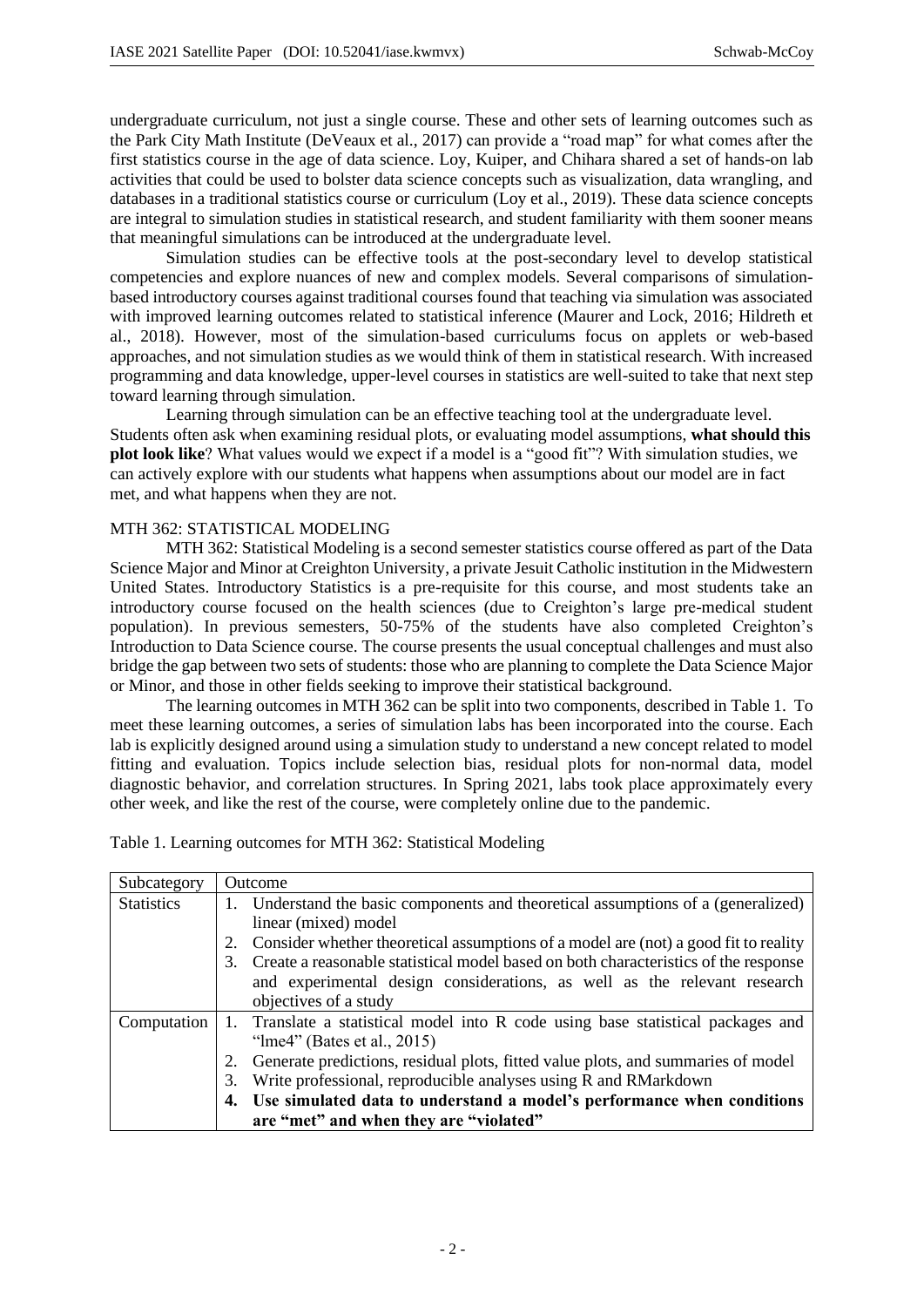## LAB TOPICS AND STRUCTURE

Each lab was designed to take about 60 minutes of a 75-minute class period, leaving time for discussion. Since the course took place entirely online, labs were completed in Zoom Breakout Rooms with groups of 3-4. Complete summaries of each lab are in Table 2. Initially, labs focused more on the computation and reproducible workflow aspects of the course. This allowed students entering from multiple introductory statistics courses, or that had not taken introductory data science, a chance to "catch up".

Each of the labs focused on a particular aspect of interpreting residual plots and model fit from a (generalized) linear (mixed) model. Throughout the semester, students worked up to a unified approach to modeling through the generalized linear mixed model. To effectively use GLMMs, statisticians need to develop a strong sense of intuition, especially when diagnosing potential issues in a model. Changes at each level of the GLMM, such as categorical explanatory variables instead of numeric, or a negative binomial model instead of a Poisson, often manifest in different "correct" patterns in a residual plot or "best" values of a diagnostic. Rather than discuss each model separately, simulation enabled students to compare what should happen when a model is "correct" compared to what happens in reality.

### *Sample simulation activity: residual plots in Poisson models*

Lab 2: Model Diagnostics was the first foray into exploring model performance, and diagnosing whether a model was a "good fit". In this lab, students were given examples of two models: a "naïve" model and a "better" model. Each group simulated their own data under one of several violated conditions, then reported back to the entire class. In one instance, two explanatory variables,  $X_1 \sim Uniform(0, 1)$  and  $X_2 \sim Binomial(n = 1, p = 0.6)$  were used to generate a Poisson distributed response with 100 observations,  $Y \sim Poisson(\ln (\lambda) = 1 + 2X_1 + X_2)$ .

Figure 1 shows some sample findings. Based on the fit statistics, like multiple R-squared, there is no obvious problem with the linear model. However, the residual plots show clear curvature and heteroscedasticity, and are vastly improved by switching to the Poisson model. Each group explored their own changes to the correct data generating model, such as adding interaction terms, non-significant variables, or quadratic terms, and explored how this manifested in the correct Poisson and incorrect linear models. This example also gives an early introduction to the idea of scale in a generalized linear model – specifically the difference between the data scale and link scale as shown by the different axes in the fitted value plots.







Figure 1. Sample simulation from Lab 2: Model Diagnostics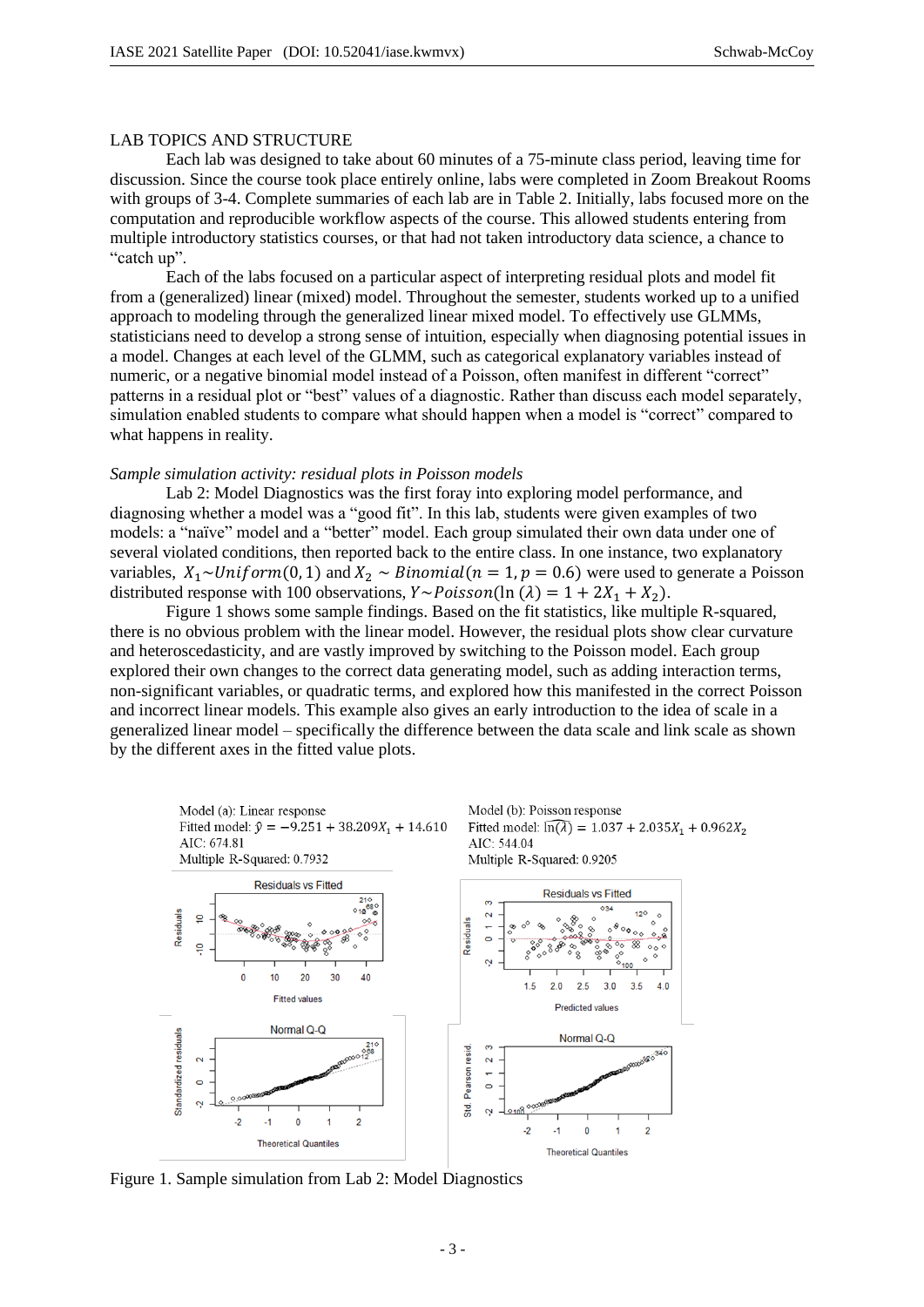٦

| Lab                                                               | Week | Description                                                                                                                                                                                                                                                                                                                                                                                                                                                                                                                                                                                                                                                                                                                                                   |
|-------------------------------------------------------------------|------|---------------------------------------------------------------------------------------------------------------------------------------------------------------------------------------------------------------------------------------------------------------------------------------------------------------------------------------------------------------------------------------------------------------------------------------------------------------------------------------------------------------------------------------------------------------------------------------------------------------------------------------------------------------------------------------------------------------------------------------------------------------|
| Lab 1: Interaction<br>Terms                                       | 2    | This lab explored the addition of categorical variables to a linear<br>model using interaction terms. Students demonstrated that interaction<br>terms allow the slope and intercept of a model to change from one<br>group to another and can be used to compare the relationships between<br>groups.                                                                                                                                                                                                                                                                                                                                                                                                                                                         |
| Lab 2: Model<br>Diagnostics                                       | 3    | In this exercise, students simulated data from a known population<br>model, and generated residual plots to evaluate the true model's fit.<br>Once that was completed, each group was assigned a different<br>misspecification, such as adding a non-linear term to the true model,<br>removing an interaction term, incorporating a Poisson response, or<br>adding a non-constant variance term. Each group then created residual<br>plots for the misspecified model and presented their findings to the<br>group using Google Slides. This lab allowed students to see concrete<br>examples of assumption violations manifested through residual plots<br>and was intended to begin building intuition about when a residual<br>plot doesn't "look right". |
| Lab 3: Exploring<br>Poisson<br>Regression<br>Models               | 5    | This lab was similar in structure to Lab 2, with the addition of a<br>Poisson-distributed response. Rather than introduce a new set of rules<br>of thumb, we simulated Poisson data under a variety of parameter<br>combinations and examined the resulting residual plots from the true<br>model. We then used these to look for similarities and identify some<br>expected patterns with Poisson data.                                                                                                                                                                                                                                                                                                                                                      |
| Lab 4: Exploring<br><b>Binomial Models</b>                        | 9    | This lab had similar structure and goals to Lab 3, however the true<br>model was a binomial GLM, or logistic regression. This lab was<br>completed after a review of probability distributions and an overview<br>of the structure of a GLM.                                                                                                                                                                                                                                                                                                                                                                                                                                                                                                                  |
| Lab 5: The<br><b>Missing Link</b><br>(Function)                   | 10   | In this lab, we used two case studies to explore the behavior of<br>proportional data under varying link functions. In one data set, the<br>choice of link function made a meaningful difference in the<br>performance of the model. For the other data set, all models were<br>equally "unsuccessful.                                                                                                                                                                                                                                                                                                                                                                                                                                                        |
| Lab 6: Don't Mix<br>Up Your Fixed<br>and Random<br><b>Effects</b> | 12   | In the final simulation-driven lab, students were presented with six<br>experimental design scenarios. For each one, students identified the<br>treatment and topographical structure of the design, the appropriate<br>type of effect for each variable (fixed or random), and a suitable<br>response distribution. Then, students translated that to a reasonable<br>model formulation in R. During the next class period, students tested<br>their proposed models on simulated data.                                                                                                                                                                                                                                                                      |

Table 2. Descriptions of each lab activity and placement during a 15-week semester

# DISCUSSION

Introducing simulation-based labs to target model diagnostics in a second statistics course enriched the learning experience. Students were able to work together, even online, to explore difficult concepts in a hands-on way. For example, one topic that students often struggle with is comparing models using selection criterion such as AIC (Akaike's Information Criterion). Direct comparison of AIC across different response distributions, such as a normal response to a binomial response, is invalid due to theoretical differences in the structure of the likelihood function. To motivate the theoretical reasonings to an undergraduate audience without a background in calculus or mathematical statistics would be difficult to say the least! However, simulating data and fitting two competing models is a more tangible experience, shows the same results (the normal distribution has the lower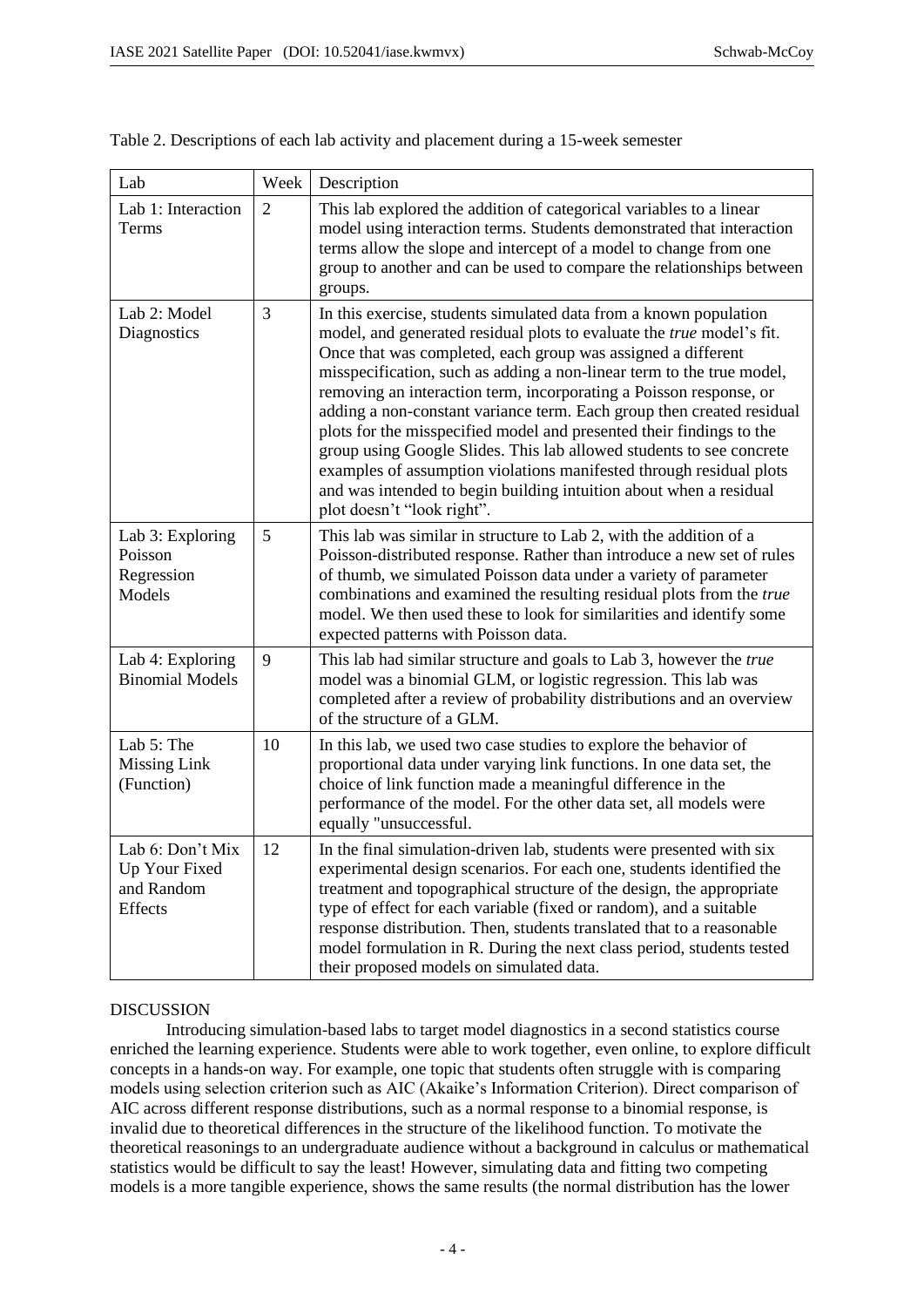AIC regardless of whether it is the "correct" model), and is more memorable for students than the theoretical justification.

Another benefit of the simulation labs was the ability to demystify the R output, especially for more complex models such as mixed effects models. Without a deep exploration of the documentation for the various mixed models and GLMMs in R, and the various packages used to implement them, it's difficult to know what exactly is represented in the output. By simulating data with known variance components, students were better able to connect each part of the output back to the data generation process. Students also gained a better understanding of the functional components of a GLMM. Working through the simulation process explicitly demonstrated how the model believes the data has been generated. Not only that, but repeated investigation eventually allowed for generalization. For example, Figure 2 shows a prompt taken from Lab 4. After students had explored linear regression, Poisson regression, and logistic regression in detail, they were asked to write their own *generalized* set of assumptions for a generalized linear model. Since students had worked so closely with each of the three models in previous assignments, they were able to construct thoughtful sets of generalized assumptions for a new model.

# Generalizing the assumptions

So far, we've laid out explicit model assumptions in three cases: the normal model (multiple linear regression), the Poisson model (Poisson regression), and the binomial model (logistic regression).

Based on these sets of assumptions, what do you think a set of generalized model assumptions would look like?

#### Linear regression assumptions

- There is a linear relationship between the mean response Y and the explanatory variable X
- The errors are independent. In other words, there is no relationship between how far any two points fall from the regression
- line. This can be satisfied/violated through the experimental design.
- . The response variable is normally distributed at each level of X.
- The error variance, or equivalently, the standard deviation of the responses is equal for all levels of X.

#### Poisson regression assumptions:

- The response variable is a count per unit of time or space, described by a Poisson distribution.
- The observations must be independent of one another.
- The mean of a Poisson random variable must be equal to its variance.
- The log of the mean rate,  $\ln(\lambda)$ , must be a linear function of X.

### **Binomial regression assumptions:**

- The response variable must be either dichotomous (two possible responses) or the sum of dichotomous responses.
- The observations must be independent of one another.
- By definition, the variance of a binomial random variable is  $np(1-p)$ , so that variability must be highest when  $p=0.5$ .
- The log of the odds ratio  $ln(p/[1-p])$  must be a linear function of X.

### Figure 2. Discussion prompt from Lab 4

Finally, completing simulation studies in small groups and reporting back encouraged students to accept natural variability in both simulated data and parameter estimates. Due to the inherent randomness of simulated data all student groups obtained slightly different results. In this particular semester, students shared their findings in online documents such as Google Slides or Google Docs, so they were able to see the differences in the online environment. In fact, Google Slides worked so well that the author would recommend using it in face-to-face classes as well.

One of the major limitations to implementing advanced simulation-based labs are the expanded prerequisites. Neither introductory statistics nor introductory data science is enough on its own to prepare students for such a course. For institutions with multiple pathways, multiple instructors, or both, ensuring all students have sufficient background may be a challenge. To address this, simulation labs should be scaffolded with respect to both difficulty and level of independence expected of students. Relying on learning through simulation also means additional technical challenges: more code means more troubleshooting. In general, instructors should try to mimic the student's environment as much as possible. This could mean maintaining a separate user profile on your computer for teaching or updating already installed R packages to have the same versions available as students.